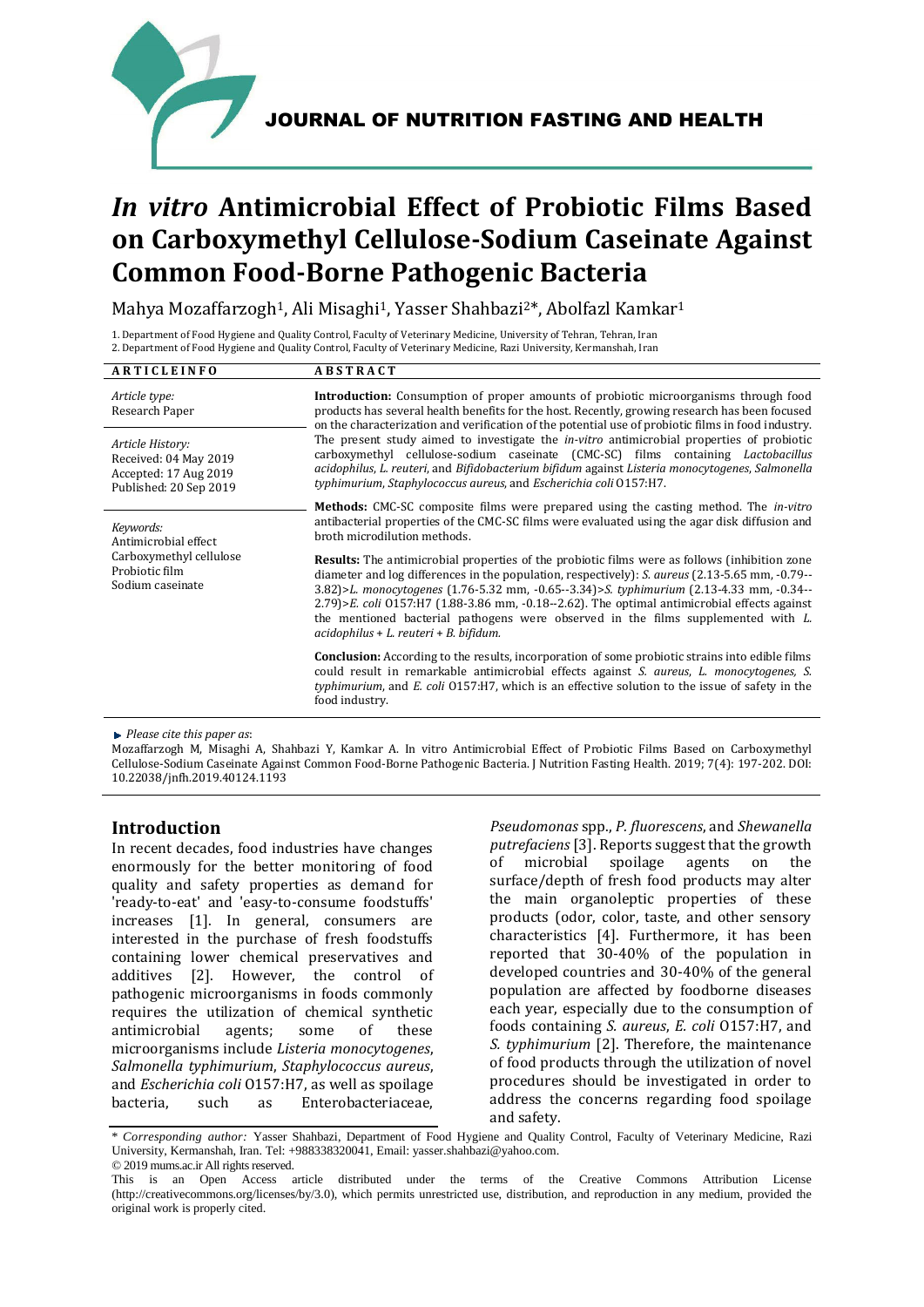The term 'probiotics' has been proposed by the Food and Agriculture Organization (FAO) and World Health Organization (WHO), which is defined as the appropriate amount of living organisms that have numerous beneficial properties for human and animal health. Indeed, the health benefits of probiotic microorganisms are provided through the improved properties of indigenous microflora [2]. As a result, the consumption of these microorganisms through food could positively influence the health of the host by decreasing bacterial, viral, and antibiotic-associated diarrhea, irritable bowel syndrome, inflammatory bowel disease, lactose intolerance symptoms, atopic allergies, and lowdensity lipoprotein-cholesterol, as well as the recovery of ulcerative colitis and improvement of the immune function [5]. To date, probiotic microorganisms (especially *Lactobacillus*, *Bifidobacterium*, *Streptococcus thermophilus*, and *Saccharomyces boulardii*) have been used as additives in several foodstuffs, such as fresh or low-acid cheeses, dairy desserts, ice cream, and yogurt [6]. Moreover, previous studies in this regard have confirmed the antimicrobial activity of probiotic microorganisms in dairy products [7], seafood [8], and meat products [9].

According to the literature, probiotics could also be carried by polymeric materials, such as sodium caseinate (SC), sodium alginate, starch, and methylcellulose, which are commonly used in the food packaging industry [\[1,](#page-4-0) [10-12\]](#page-4-1). Among various biopolymer materials, carboxymethyl cellulose (CMC) and SC are considered to be optimal candidates in this regard. CMC is a water-soluble cellulose, which is obtained from the carboxymethyl groups (CH2COONa) that are linked to some of the OH groups on the cellulose backbone [13].

Owing to their low secondary chemical structure (alpha-helix and beta sheets), caseins are random-coil polypeptides with high molecular flexibility, which enables them to develop critical intermolecular interactions [14]. Caseinates are developed through subjecting acid-coagulated casein to natural pH (6.7) using sodium, calcium or potassium hydroxide [15]. SC-based films have also been reported to be an appropriate matrix to supplement nisin-loaded liposomes and nanoclay without changing the physical and mechanical properties of the film [16]. CMC and SC enriched with antimicrobial compounds have been widely investigated regarding their ability to extend the shelf life of

various food products and inhibitory effects against foodborne pathogens, especially *L. monocytogenes* and *E. coli* O157:H7 [\[1,](#page-4-0) [13,](#page-4-2) [16-](#page-4-3) [18\]](#page-4-3).

The present study aimed to evaluate the *in-vitro* antimicrobial properties of CMC-SC-based composite films containing *Lactobacillus acidophilus*, *Lactobacillus reuteri*, and *Bifidobacterium bifidum* against *L. monocytogenes*, *S. typhimurium*, *S. aureus*, and *E. coli* O157:H7 using the broth microdilution and agar disk diffusion methods.

# **Materials and Methods**

## *Experimental Materials*

In this study, CMC (medium molecular weight: 250 KDa) and SC powders (medium molecular weight: 200 KDa) were purchased from Sigma-Aldrich (UK). *L. acidophilus* (PTCC 1643), *L. reuteri* (PTCC 1655), *B. bifidum* (PTCC 1644), *S. aureus* (ATCC 6538), *L. monocytogenes* (ATCC 19118), *E. coli* O157:H7 (ATCC 10536), and *S. typhimurium* (ATCC 14028) were obtained from the culture collection of the Iranian Research Organization for Science and Technology (IROST) in Tehran, Iran. All the culture microbial agar/broth, solvents, and chemicals were of an analytical grade and obtained from Merck Company (Germany). In addition, distilled water was used to prepare all the media and solutions.

## *Preparation of Microorganisms*

Pathogenic and probiotic strains were cultured in the brain heart infusion (BHI) and De Man, Rogosa, and Sharpe (MRS) broth, respectively, incubated at the temperature of 37±1ºC for 24- 48 hours, and stored with 20% glycerol at the temperature of -20ºC until further analysis. All the pathogenic strains were sub-cultured in the BHI broth twice, incubated as described earlier, and diluted to 7 log CFU/ml using 0.1% peptone water before further analysis. *L. acidophilus*, *L. reuteri*, and *B. bifidum* were prepared in the MRS broth at the temperature of  $37\pm1\frac{6}{5}$  for 48 hours in aerophilic/anaerobic conditions and diluted to 11 log CFU/ml using 0.1% peptone water.

#### *Preparation of Probiotic CMC-SC Films*

CMC-SC composite films were prepared in accordance with the methods proposed by Gialamas et al. (2010) [1] and Khezrian and Shahbazi (2018) [13]. Accordingly, CMC (1%)  $w/v$ ) and SC (5%  $w/v$ ) were dispersed in sterile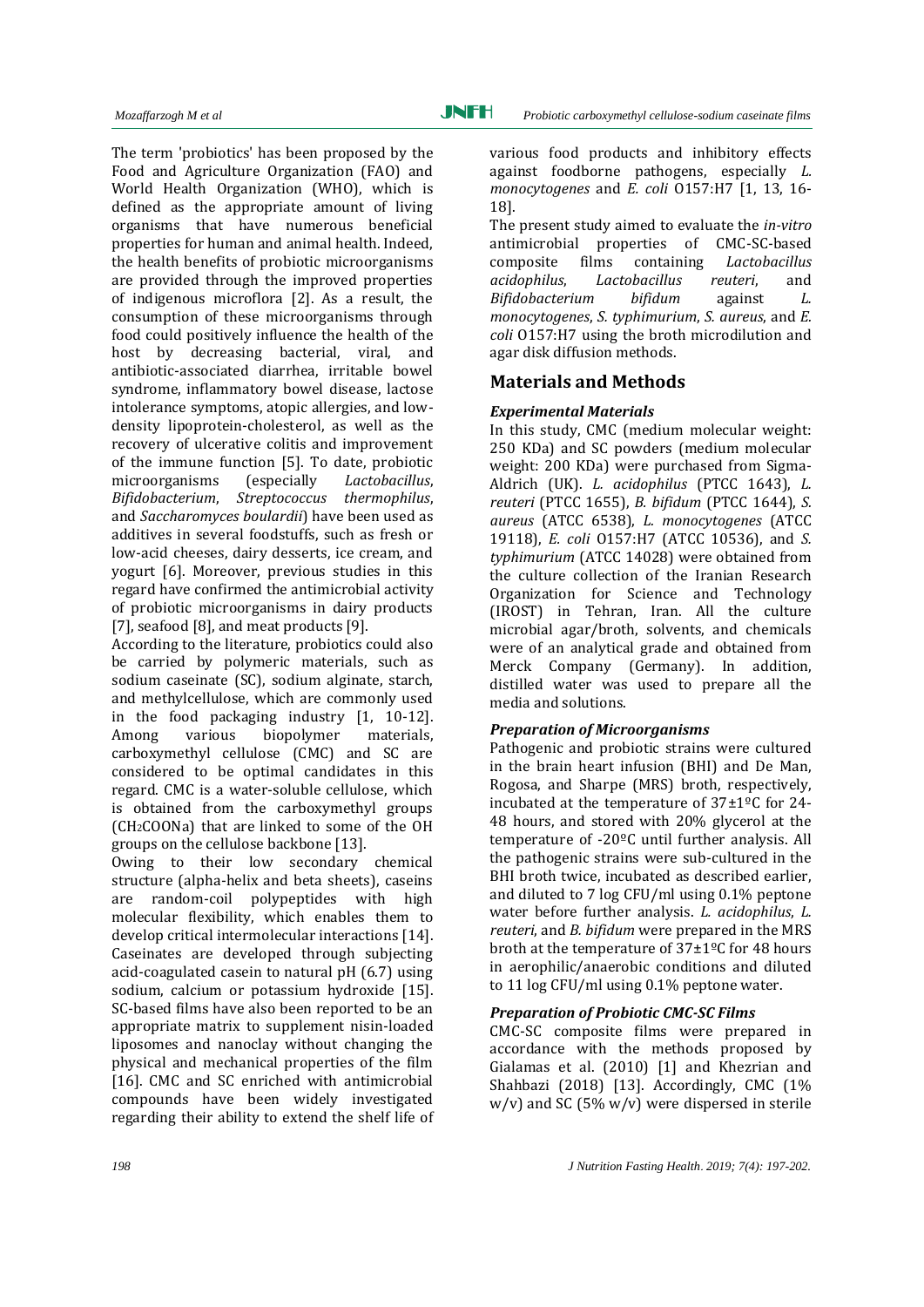JNFH

distilled water and homogenized at 600 rpm at room temperature. Glycerol was applied as a plasticizer and added at 0.75 ml/g (based on the amount of CMC/SC) to both solutions, followed by the continual stirring of the mixtures for 10- 15 minutes. At the next stage, the solutions were combined at the ratio of 50:50 and stirred again for one hour. Afterwards, one milliliter of each probiotic strain (11 log CFU/ml) was added to 100 milliliters of the solution and stirred again for one hour. Finally, eight groups were designated, including control film (no probiotic microorganisms), film *L. reuteri*, film + *L. acidophilus*, film + *B. bifidum*, film + *L. acidophilus + B. bifidum*, film + *L. reuteri* + *B. bifidum*, film + *L. acidophilus + L. reuteri*, and film + *L. acidophilus* + *L. reuteri* + *B. bifidum*. All the investigated films were prepared by casting approximately 50 milliliters of the mixtures on 12-centimeter glass plates and drying in ambient conditions for 48-72 hours.

#### *In-vitro Antimicrobial Activity of the Probiotic CMC-SC Films*

The *in-vitro* antibacterial properties of the CMC-SC films were examined using the agar disk diffusion and broth microdilution assays [19]. In brief, 15-20 milliliters of melted BHI agar was poured into 90-millimeter sterile petri dishes, and 100 microliters of each bacterial suspension were cultured individually. Following that, the designated films (diameter: 7 mm) were placed on the surface of inoculated BHI agar. After overnight incubation at the temperature of 37ºC, the diameters of the inhibition zone were recorded.

In the broth microdilution assay, 96-well sterile microdilution plates with U-bottom wells were used by casting 180 microliters of the prepared probiotic films to form the mixtures, as well as 20 microliters of the bacterial suspension containing 7 log CFU/ml of the pathogenic microorganisms. The last row of the wells was used as a parallel positive control, which contained 180 microliters of the BHI broth with no film-forming solution and 20 microliters of the inoculum. Afterwards, the plates were sealed with sterile plate sealers. The contents of each well were shaken on a plate shaker for 30 seconds and incubated overnight at the temperature of 37°C. At the next stage, sampling was performed from each well using ten-fold serial dilutions with the BHI broth, followed by plating on the BHI agar and incubation at the temperature of 37°C for 24 hours. After incubation, the bacterial colonies were counted, and the obtained results were expressed in terms of the differences in the population (DP) using the following equation:

$$
Log DP = log\left(\frac{N}{N^0}\right) = log N - log N_0
$$

Where *N* and *N<sup>0</sup>* represent the bacterial population (CFU/ml) at the *t* (after 24 hours of incubation at  $37\pm1$  <sup>o</sup>C) and zero time, respectively.

#### *Statistical Analysis*

All the experiments were conducted in triplicate. Data analysis was performed in triplicate in SPSS version 16 (SPSS, Chicago, IL, USA) using Dunnett T3 test to compare the mean values between various products. In all the statistical analyses, P-value of less than 0.05 was considered significant.

## **Results and Discussion**

Tables 1 and 2 show the *in-vitro* antimicrobial properties of the probiotic films containing *L. acidophilus*, *L. reuteri*, and *B. bifidum*. Accordingly, the control CMC-SC film had no antimicrobial effects against *S. aureus*, *L. monocytogenes*, *E. coli* O157:H7, and *S. typhimurium* as evidenced by the growth of the corresponding pathogens after 24 hours of incubation (range: 0.47-1.33 log DP). Similarly, previous studies have also denoted that CMC and SC films exhibited no inhibitory effects against pathogenic and spoilage microorganisms [\[18](#page-5-0)[,20,](#page-5-1) [21\]](#page-5-2).

| <b>Table 1.</b> In-vitro Antibacterial Activity of Probiotic Films (inhibition zone diameter in mm) |                              |                               |                               |                               |  |  |  |
|-----------------------------------------------------------------------------------------------------|------------------------------|-------------------------------|-------------------------------|-------------------------------|--|--|--|
| Film                                                                                                | S. aureus                    | L. monocytogenes              | <i>S.</i> typhimurium         | E. coli 0157:H7               |  |  |  |
| Control (no probiotics)                                                                             | ND.                          | ND.                           | ND.                           | ND.                           |  |  |  |
| L. reuteri                                                                                          | $3.71 \pm 0.22$ <sup>b</sup> | $3.51 \pm 0.01$ <sup>b</sup>  | $3.06 \pm 0.04$ <sup>b</sup>  | $2.87 \pm 0.31$ <sup>b</sup>  |  |  |  |
| L. acidophilus                                                                                      | $2.96 \pm 0.01$ c            | $2.49 \pm 0.03$ <sup>c</sup>  | $2.13 \pm 0.14^b$             | $1.88 \pm 0.02$ <sub>bc</sub> |  |  |  |
| B. bifidum                                                                                          | $2.13 \pm 0.03$ c            | $1.76 \pm 0.02$ c             | ND.                           | ND.                           |  |  |  |
| L. acidophilus + B. bifidum                                                                         | $4.01 \pm 0.05^{\rm b}$      | $3.56 \pm 0.01$ <sup>ab</sup> | $3.37 \pm 0.52$ <sup>ab</sup> | $3.05 \pm 0.03$ <sup>ab</sup> |  |  |  |
| L. reuteri + B. bifidum                                                                             | $4.34 \pm 0.01$ <sup>a</sup> | $4.03 \pm 0.03$ <sup>a</sup>  | $3.85 \pm 0.02$ <sup>a</sup>  | $3.36 \pm 0.11$ <sup>a</sup>  |  |  |  |
| L. acidophilus + L. reuteri                                                                         | $5.12 \pm 0.22$ <sup>a</sup> | $4.88 \pm 0.14$ <sup>a</sup>  | $4.31 \pm 0.05^{\text{a}}$    | $3.45 \pm 0.01$ <sup>a</sup>  |  |  |  |
| L. acidophilus + L. reuteri + B. bifidum                                                            | $5.65 \pm 0.01$ <sup>a</sup> | $5.32 \pm 0.13$ <sup>a</sup>  | $4.33 \pm 0.04$ <sup>a</sup>  | $3.86 \pm 0.01$ <sup>a</sup>  |  |  |  |

**Table 1***. In-vitro* Antibacterial Activity of Probiotic Films (inhibition zone diameter in mm)

*ND: Not determined; Different lowercase letters in same column indicate significant difference (P<0.05)*

*J Nutrition Fasting Health. 2019; 7(4): 197-202. 199*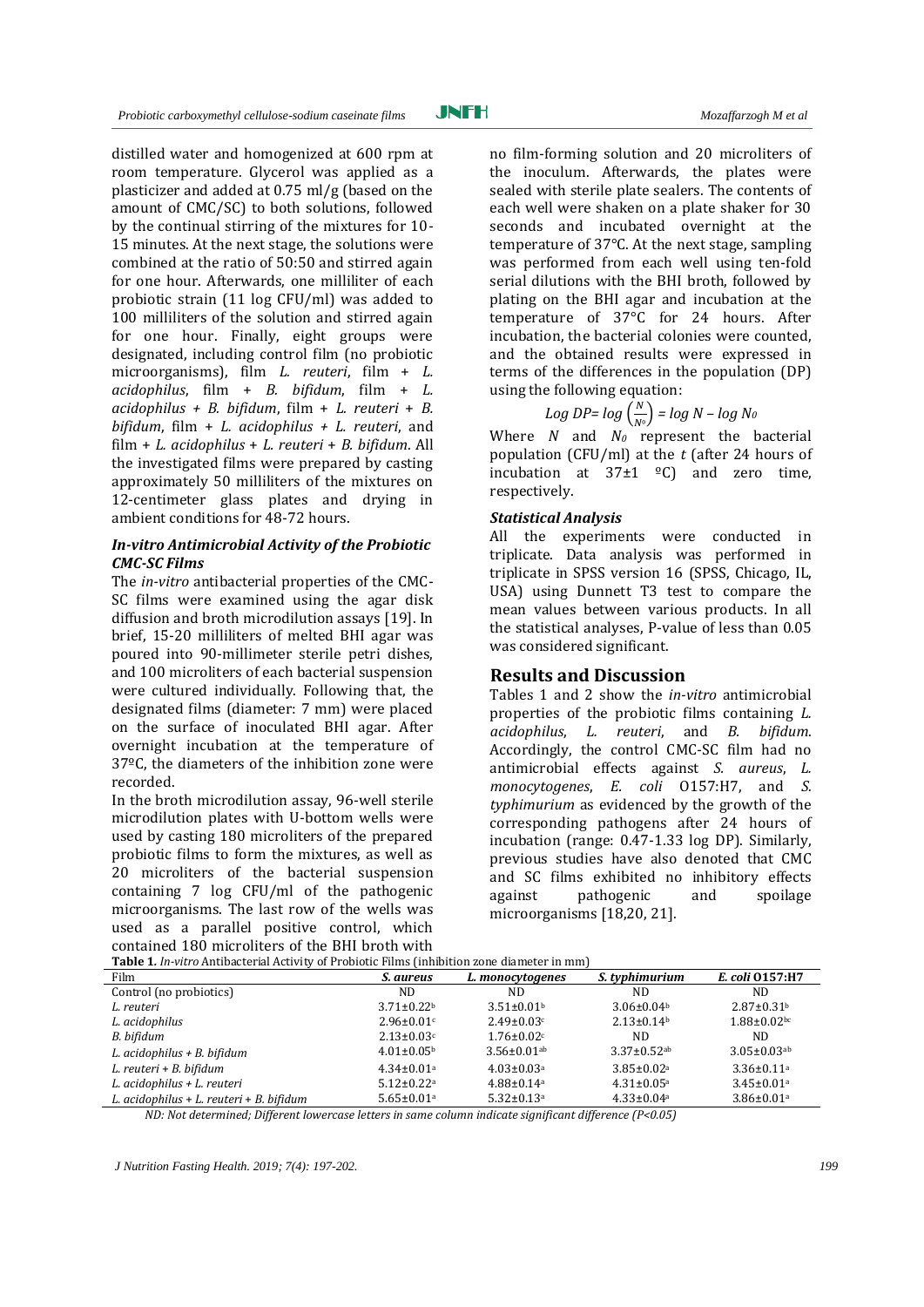According to the results of the present study, the CMC-SC films supplemented with *L. acidophilus*, *L. reuteri*, and *B. bifidum* reduced the growth of all the pathogens with the following patterns (inhibition zone diameter and log DP, respectively): film + *L. acidophilus* + *L. reuteri* + *B. bifidum* (3.86–5.65 mm, -2.62–-3.82)>film + *L. acidophilus + L. reuteri* (3.45–5.12 mm, -2.24–-

3.11)>film + *L. reuteri* + *B. bifidum* (3.36–4.34 mm, -1.89–-2.65)>film + *L. acidophilus + B. bifidum* (3.05–4.01 mm, -1.23–-2.11)>film + *L. reuteri* (2.87–3.71 mm, -0.88–-1.67)>film + *L. acidophilus* (1.88–2.96 mm, -0.76–-1.21)>film + *B. bifidum* (1.76–2.13 mm, -0.18–-0.79) (tables 1 & 2)*.*

**Table 2.** *In-vitro* Antibacterial Activity (log DP\*) of Probiotic Films

| <b>Tuble =</b> 1.11 YR 0.1 http://tech.ur.netry.gr/program.com/eta.html<br>Film | S. aureus                     | L. monocytogenes              | S. typhimurium                | E. coli 0157:H7               |
|---------------------------------------------------------------------------------|-------------------------------|-------------------------------|-------------------------------|-------------------------------|
| Control (no probiotics)                                                         | $0.47 \pm 0.02$ c             | $0.73 \pm 0.03$ <sup>d</sup>  | $0.98 \pm 0.01$ <sup>c</sup>  | $1.33 \pm 0.03$ <sup>d</sup>  |
| L. reuteri                                                                      | $-1.67 \pm 0.03$ <sup>b</sup> | $-1.23 \pm 0.02$ c            | $-1.09 \pm 0.05^{\circ}$      | $-0.88 \pm 0.02$              |
| L. acidophilus                                                                  | $-1.21 \pm 0.01$ <sup>b</sup> | $-1.11 \pm 0.05$ <sup>c</sup> | $-0.95 \pm 0.02$ <sup>b</sup> | $-0.76 \pm 0.03$ c            |
| B. bifidum                                                                      | $-0.79 \pm 0.07$              | $-0.65 \pm 0.01$              | $-0.34 \pm 0.03$              | $-0.18 \pm 0.07$ c            |
| L. acidophilus + B. bifidum                                                     | $-2.11 \pm 0.02$ <sup>a</sup> | $-1.88 \pm 0.05$ <sup>b</sup> | $-1.65 \pm 0.01$              | $-1.23 \pm 0.02$              |
| L. reuteri + B. bifidum                                                         | $-2.65 \pm 0.06^{\circ}$      | $-2.32 \pm 0.02$ <sup>a</sup> | $-2.11 \pm 0.03$ <sup>a</sup> | $-1.89 \pm 0.04$              |
| L. acidophilus + L. reuteri                                                     | $-3.11 \pm 0.01$ <sup>a</sup> | $-3.02 \pm 0.03$ <sup>a</sup> | $-2.53 \pm 0.06^{\circ}$      | $-2.24 \pm 0.01$ <sup>a</sup> |
| L. acidophilus + L. reuteri + B. bifidum                                        | $-3.82 \pm 0.06^{\circ}$      | $-3.34 \pm 0.07$ <sup>a</sup> | $-2.79 \pm 0.02$ <sup>a</sup> | $-2.62 \pm 0.03$ <sup>a</sup> |

*\*Log DP= log (N/N₀)=log N – log N<sup>0</sup> where N and N<sup>0</sup> denote bacterial population at t and zero time,respectively; Different lowercase letters in same column indicate significant differences (P<0.05)*

Numerous synergistic mechanisms have been confirmed for the natural antimicrobial constituents produced by probiotic bacteria (e.g., bacteriocins), including the sequential inhibition of a common biochemical pathway, suppression of the protective enzymes, combinations of cell-wall biological agents, and utilization of active cell-wall agents to increase the uptake of other antimicrobials [2].

Previous studies have also reported the antimicrobial effects of probiotic films on various food models *in-vitro* [1, 10, 11]. For instance, Gialamas et al. (2010) [1] stated that the application of SC films enriched with *Lactobacillus sakei* in a laboratory medium (Tryptose soy agar) and a food model system (fresh beef) inoculated with *L. monocytogenes*  could remarkably suppress pathogen growth compared to the controls. In another study, Pavli et al. (2017) [10] reported that sodium alginate edible films containing *Lactobacillus plantarum* B282, *L. plantarum* L125, and *Lactobacillus pentosus* L33 might act as antimicrobial materials in ready-to-eat ham slices, which rendered them proper candidates for food packaging in order to delay the growth of microbial spoilage in the treated ham samples compared to the untreated samples.

In another research in this regard, Sánchez-González et al. (2014) [11] investigated the antilisterial effects of SC and methylcellulose films supplemented with *L. acidophilus* and *L. reuteri*, reporting that the films resulted in the complete inhibition of *L. innocua* for one week in

Tryptose soy agar. Moreover, other studies have confirmed the effects of lactic acid bacteria or their metabolites on the growth inhibition of pathogens in cooked ham, commercial barley soups, and raw beef patty [22-24].

Several studies have investigated the application of sodium lactate, potassium sorbate, stearic acid, and nisin in fresh foodstuffs using biodegradable films, demonstrating that the enrichment of the films with nisin could increase inhibitory activity more significantly compared to the direct addition of antimicrobial agents to a food model system [\[25,](#page-5-3) [26\]](#page-5-4). A common mechanism that may be responsible for such effect is product acidification through lactic acid production using lactic acid bacteria (critically *L. acidophilus* and *L. reuteri*), while another hypothesis in this regard is focused on competition for nutrients [27].

The antimicrobial properties of *B. bifidum* may be correlated with *Bifidobacterium*-associated bacteriocins, including bifidocin B, bifidin I, and lantibiotic bisin [28]. Bacteriocins are classified into major categories, including class I (lantibiotics distinguished based on posttranslational modification) and class II (bacteriocins as unmodified peptides that could be divided into four subgroups of class IIa-d, with the class IIa subgroup containing the peptides that often reduce potent antimicrobial properties, with 37-48 amino acids that are positively charged) [\[29,](#page-5-5) [30\]](#page-5-6). Recent studies have indicated that bacteriocins affect the cell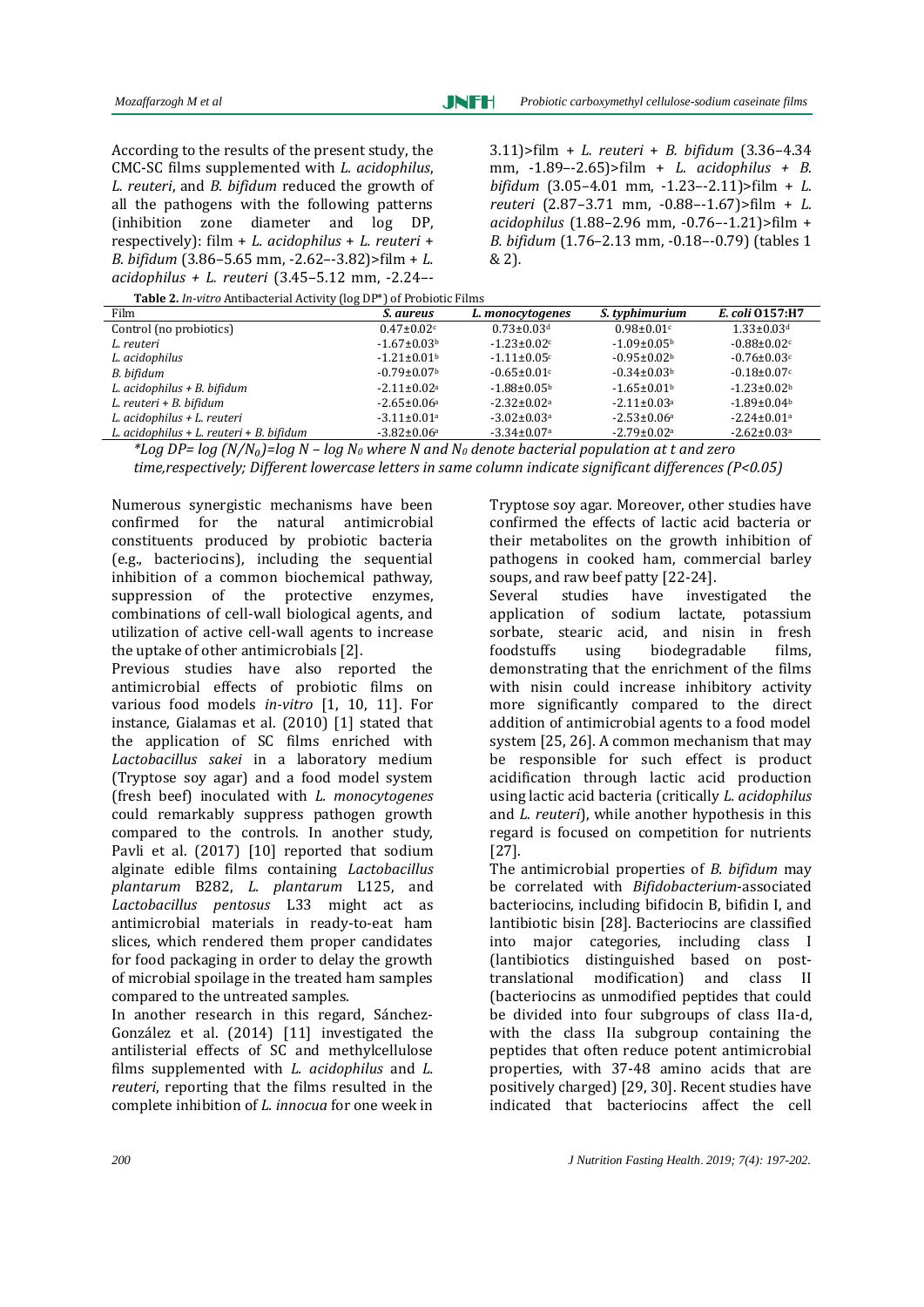membrane of pathogens, thereby leading to significant morphological damage, decreased pH gradient across the bacterial cell membrane, and the subsequent suppression of the bacterial barrier function [\[24,](#page-5-7) [30\]](#page-5-6). Antimicrobial properties of the probiotic films were as follows (inhibition zone diameter and log DP, respectively) (tables 1 & 2): *S. aureus* (2.13-5.65 mm, -0.79 - -3.82)>*L. monocytogenes* (1.76-5.32 mm, -0.65 - -3.34)>*S. typhimurium* (2.13-4.33 mm, -0.34 - -2.79)>*E. coli* O157:H7 (1.88-3.86 mm, -0.18 - -2.62). The highest antimicrobial activity of the probiotic films against grampositive bacteria was mainly attributed to the lack of a lipopolysaccharide layer in these microorganisms [31].

#### **Conclusion**

According to the results, the incorporation of *L. acidophilus*, *L. reuteri,* and *B. bifidum* into the CMC-SC films was a viable strategy to deliver probiotics into food products. The highest antibacterial activity belonged to the combination of film + *L. acidophilus* + *L. reuteri* + *B. bifidum*, followed by film + *L. acidophilus + L. reuteri*, film + *L. reuteri* + *B. bifidum*, film + *L. acidophilus + B. bifidum*, film + *L. reuteri*, film + *L. acidophilus* and film + *B. bifidum*, respectively. Therefore, the designated probiotic films could be used as antimicrobial compounds against common foodborne pathogens, including *S. aureus*, *L. monocytogenes, S. typhimurium*, and *E. coli* O157:H7.

#### **Acknowledgements**

Hereby, we extend our gratitude to Razi University and University of Tehran for the provision of the required facilities and instrumentations in this research project.

#### **Conflicts of interest**

None declared.

#### **References**

<span id="page-4-0"></span>1. Gialamas H, Zinoviadou KG, Biliaderis CG, Koutsoumanis KP. Development of a novel bioactive packaging based on the incorporation of Lactobacillus sakei into sodium-caseinate films for controlling Listeria monocytogenes in foods. Food Res Int. 2010; 43(10): 2402-8.

2. Jay JM, Loessner MJ, Golden DA. Modern food microbiology. 7th ed. New York, NY: Springer Science Business Media, Inc; 2005.

3. Barmpalia IM, Koutsoumanis KP, Geornaras I, Belk KE, Scanga JA, Kendall PA, et al. Effect of antimicrobials as ingredients of pork bologna for Listeria monocytogenes control during storage at 4 or 10 ºC. Food Microbiol. 2005; 22(2-3): 205-11.

Probiotics and their potential applications in active edible films and coatings. Food Res Int. 2016; 90: 42- 52.

2014; 36(1): 69-75.

7. Liu L, O'Conner P, Cotter PD, Hill C, Ross RP. Controlling Listeria monocytogenes in cottage cheese through heterologous production of enterocin a by Lactococcus lactis. J Appl Microbiol. 2008; 104(4): 1059-66.

4. Fernández-Pan I, Carrión-Granda X, Maté JI. Antimicrobial efficiency of edible coatings on the preservation of chicken breast fillets. Food Control.

5. Saad N, Delattre C, Urdaci M, Schmitter JM, Bressollier P. An overview of the last advances in probiotic and prebiotic field. LWT. 2013; 50(1): 1-16. 6. Espitia PJP, Batista RA, Azeredo HMC, Otoni CG.

8. Concha-Meyer A, Schöbitz R, Brito C, Fuentes R. Lactic acid bacteria in an alginate film inhibit Listeria monocytogenes growth on smoked salmon. Food Control. 2011; 22(3-4): 485-9.

9. Maragkoudakis PA, Mountzouris KC, Psyrras D, Cremonese S, Fischer J, Cantor MD, et al. Functional properties of novel protective lactic acid bacteria and application in raw chicken meat against Listeria monocytogenes and Salmonella enteritidis. Int J Food Microbiol. 2009; 130(3): 219-26.

<span id="page-4-1"></span>10. Pavli F, Kovaiou I, Apostolakopoulou G, Kapetanakou A, Skandamis P, Nychas GE, et al. Alginate-based edible films delivering probiotic bacteria to sliced ham pretreated with high pressure processing. Int J Mol Sci. 2017; 18(9): E1867.

11. Sánchez-González L, Quintero-Saavedra JI, Chiralt A. Antilisterial and physical properties of biopolymer films containing lactic acid bacteria. Food Control. 2014; 35(1): 200-6.

12. Soukoulis C, Singh P, Macnaughtan W, Parmenter C, Fisk ID. Compositional and physicochemical factors governing the viability of Lactobacillus rhamnosus gg embedded in starch-protein based edible films. Food Hydrocoll. 2016; 52: 876-87.

<span id="page-4-2"></span>13. Khezrian A, Shahbazi Y. Application of nanocompostie chitosan and carboxymethyl cellulose films containing natural preservative compounds in minced camel's meat. Int J Biol Macromol. 2018; 106: 1146-58.

14. Belyamani I, Prochazka F, Assezat G. Production and characterization of sodium caseinate edible films made by blown-film extrusion. J Food Eng. 2014; 121(1): 39-47.

15. Lacroix M, Cooksey K. Edible films and coatings from animal origin proteins. Innovations in food packaging: Elsevier; 2005. p. 301-17.

<span id="page-4-3"></span>16. Montero P, Mosquera M, Marín-Peñalver D, Alemán A, Martínez-Álvarez Ó, Gómez-Guillén MC. Changes in structural integrity of sodium caseinate films by the addition of nanoliposomes encapsulating an active shrimp peptide fraction. J Food Eng. 2019; 244: 47-54.

17. Shahbazi Y. Application of carboxymethyl cellulose and chitosan coatings containing Mentha spicata essential oil in fresh strawberries. Int J Biol Macromol. 2018; 112: 264-72.

*J Nutrition Fasting Health. 2019; 7(4): 197-202. 201*